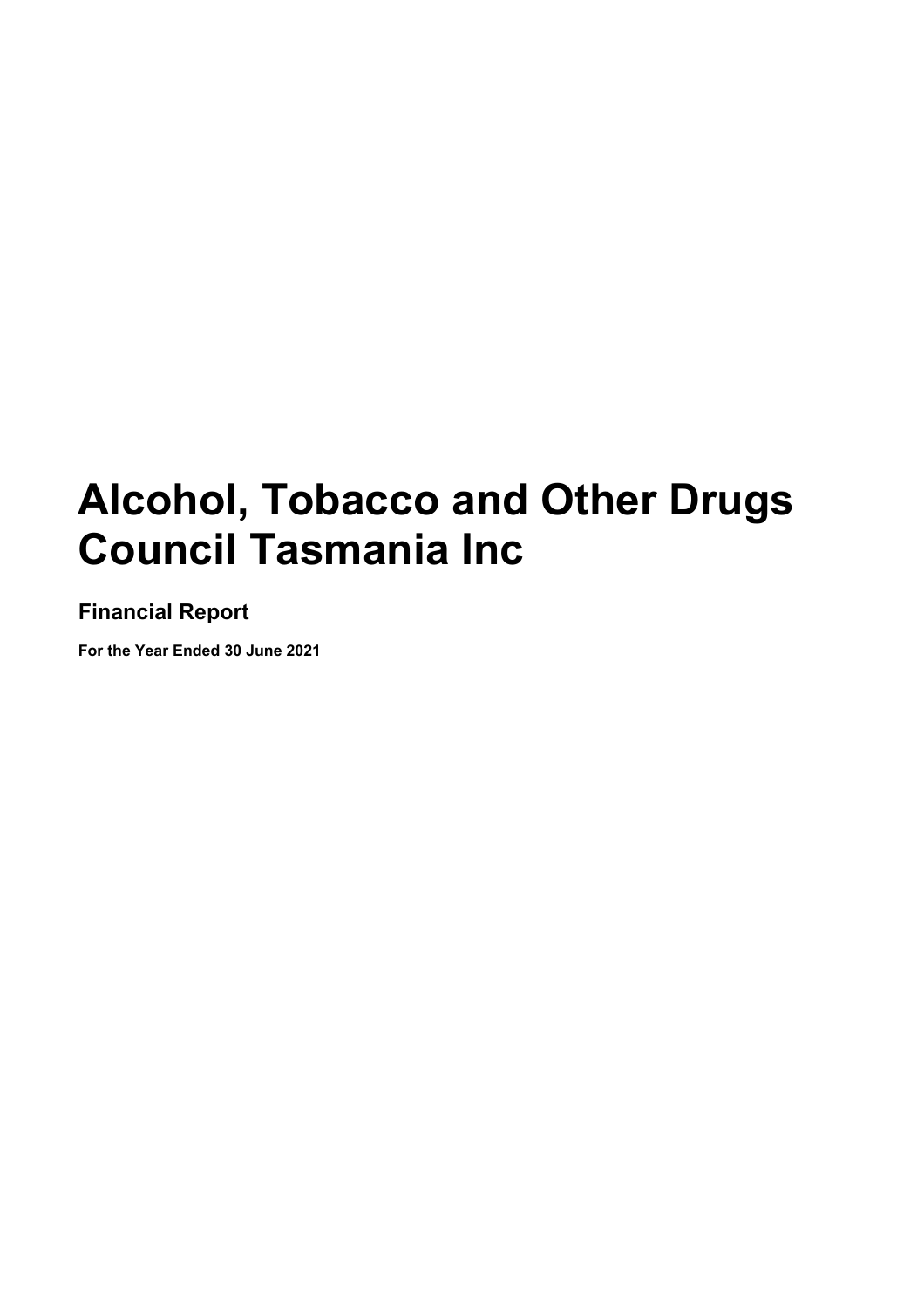**For the Year Ended 30 June 2021** 

#### **CONTENTS**

| <b>Financial Report</b>                |    |
|----------------------------------------|----|
| <b>Board of Governance Report</b>      |    |
| <b>Board of Governance Declaration</b> | 3  |
| Statement of Comprehensive Income      | 4  |
| <b>Statement of Financial Position</b> | 5  |
| Statement of Changes in Equity         | 6  |
| <b>Statement of Cash Flows</b>         |    |
| Notes to the Financial Statements      | 8  |
| Auditors' Independence Declaration     | 16 |
| Independent Audit Report               | 17 |
|                                        |    |

Page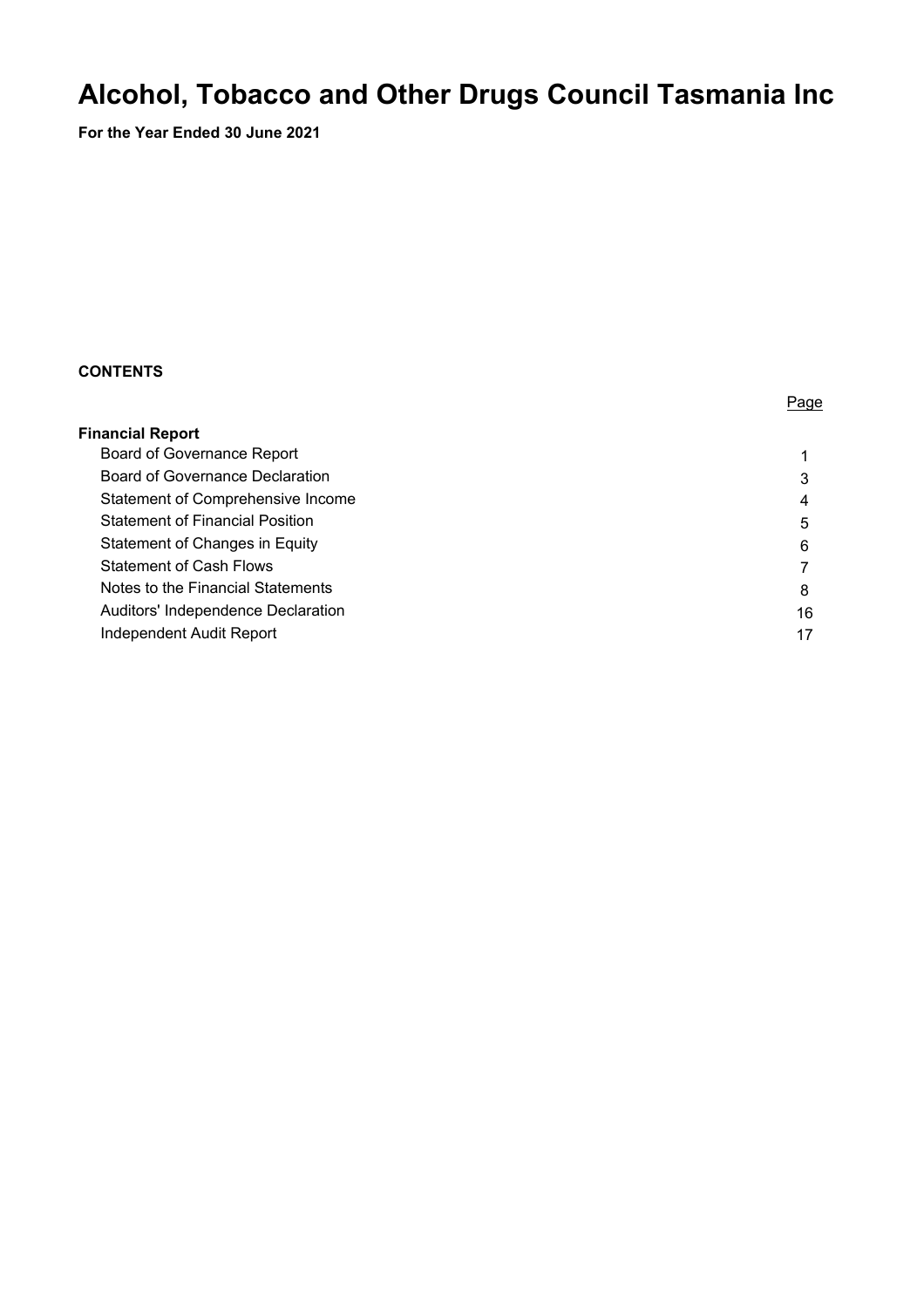#### **Board of Governance Report**

#### **30 June 2021**

Your Board of Governance submit the financial report of the Association for the financial year ended 30 June 2021.

#### **a General information**

#### **Board of Governance**

The names of the Board of Governance throughout the year and at the date of this report are:

| Michael Voumard      | Chairperson        |  |
|----------------------|--------------------|--|
| Penny Chugg          | Deputy Chairperson |  |
| Shirleyann Varney    | <b>Director</b>    |  |
| Penny Egan           | <b>Director</b>    |  |
| <b>Greg Peterson</b> | Director           |  |
| Rosie Nash           | <b>Director</b>    |  |
| Raylene Foster       | <b>Director</b>    |  |

#### **Principal Activities**

The principal activities of Association during the financial year were:

- Support workforce planning and development through training, policy and development projects with, and on behalf of, the sector.
- Represent a broad range of service providers and individuals working in prevention, promotion, early intervention, treatment, case management, research and harm reduction related to alcohol, tobacco and other drugs.

#### **Significant Changes**

No significant change in the nature of these activities occurred during the year.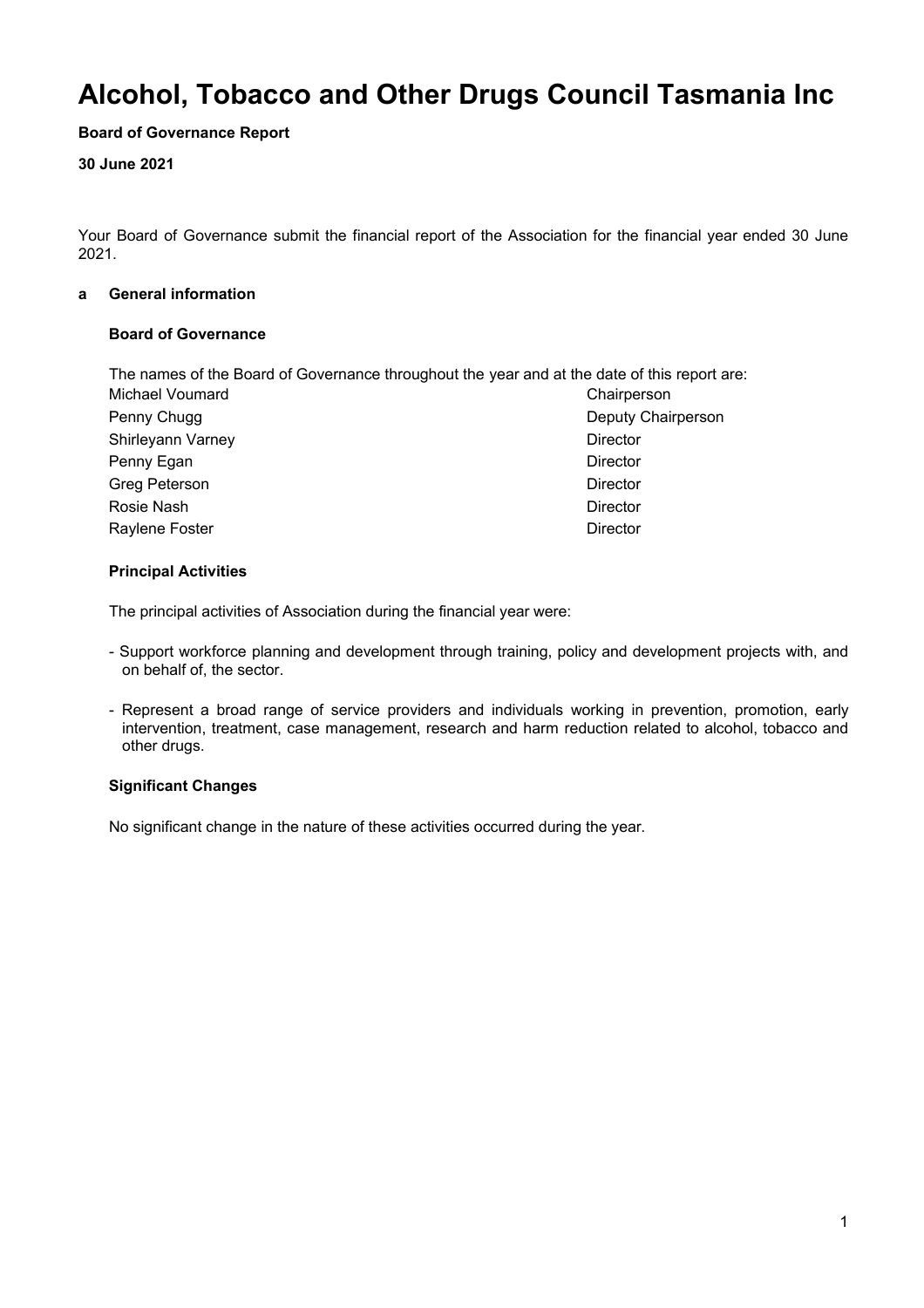**Board of Governance Report** 30 June 2021

#### **Operating result**

The net surplus/(deficit) of the Association for the financial year amounted to \$203,931 (2020: \$188,004).

#### **Significant Changes in State of Affairs**

No significant changes in the Association's state of affairs occurred during the financial year.

Signed in accordance with a resolution of the Board of Governance:

**Director** 

Enny EGAN Name

Dated this  $\sqrt{b}$  day of  $\sqrt{c}$  2021. Dated this  $\frac{1}{b}$  day of SEPTEMBER, 2021.

| Director<br>ICHAEL |         |
|--------------------|---------|
|                    | VOUMARD |
| Name               |         |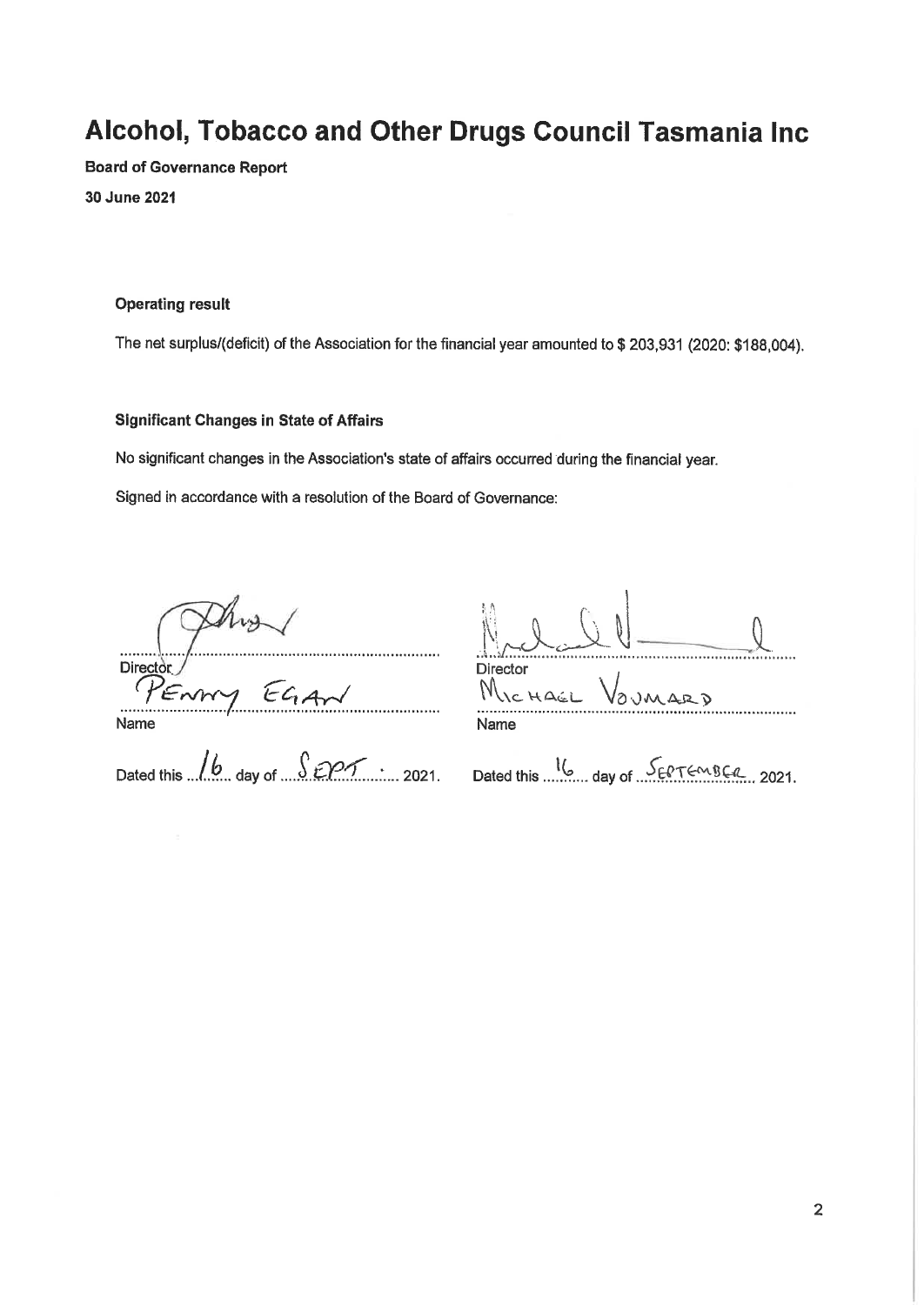Board of Governance Declaration - per section 60.15 of the Australian Charities and Not-for-profits **Commission Regulation 2013** 

The Board of Governance declare that in the Board of Governance's opinion;

- there are reasonable grounds to believe that the Alcohol, Tobacco and Other Drugs Council Tasmania is  $\bullet$ able to pay all of its debts, as and when they become due and payable; and
- the financial statements and notes satisfy the requirements of the Australian Charities and Not-for- $\overline{a}$ profits Commission Act 2012 (Cth).

Signed in accordance with subsection 60.15(2) of the Australian Charities and Not-for-profit Commission Regulation 2013.

Signed in accordance with a resolution of the Board or Governance:

Director  $EGard$ Name

Dated this  $\sqrt{6}$  day of .......  $S_{\ell}$ 

**Director** 

MICHAGLI Journals . . . . . . . . . . . . Name

 $\ldots$  day of  $Ser$   $Femge$   $2021$ . Dated this

. . . . . . . . . . . .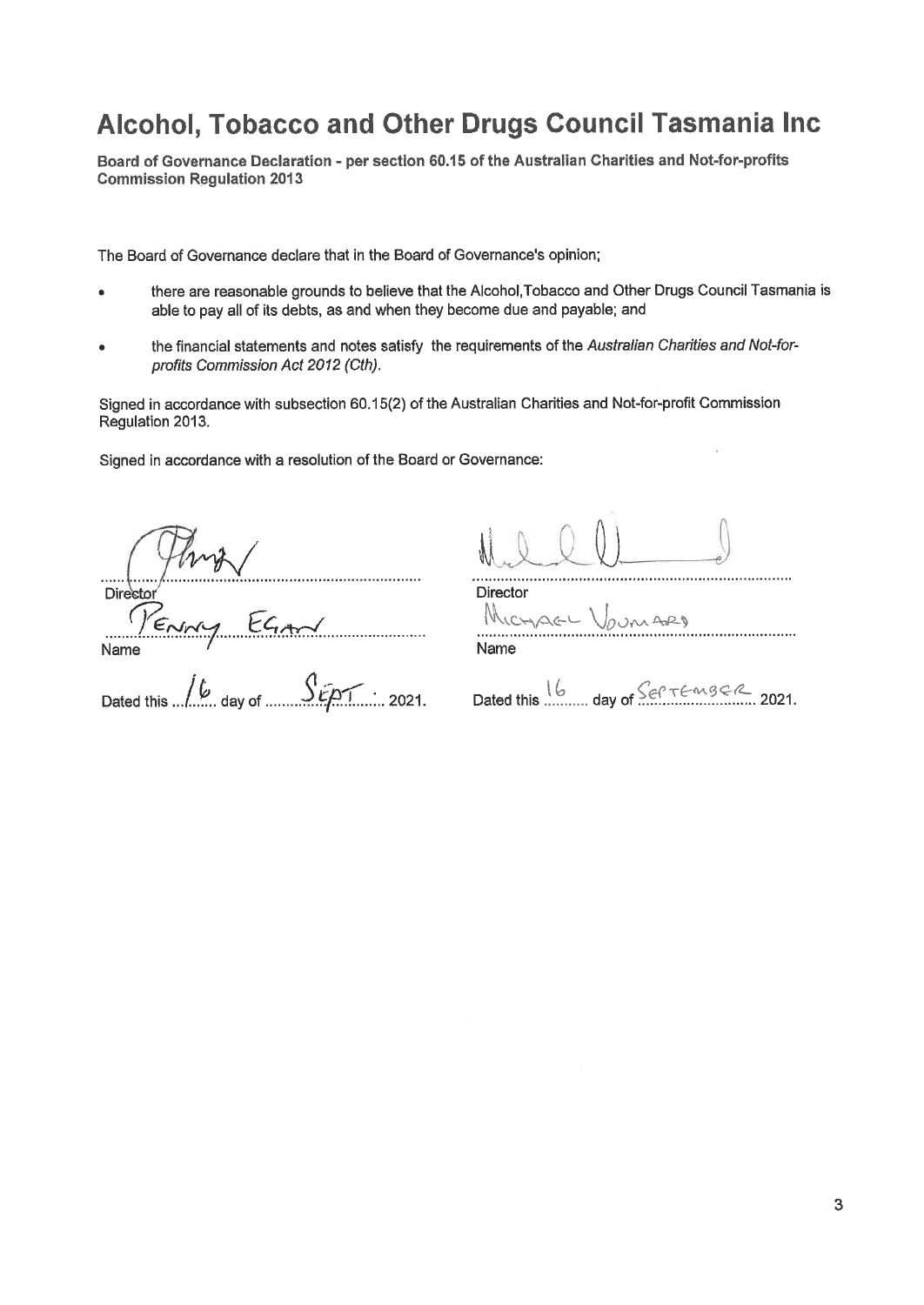#### **Statement of Comprehensive Income**

#### **For the Year Ended 30 June 2021**

|                                                                 | 2021<br>\$ | 2020<br>\$ |
|-----------------------------------------------------------------|------------|------------|
| <b>Income</b>                                                   |            |            |
| COVID-19 government assistance                                  | 50,000     | 50,000     |
| Event income                                                    | 4,173      | 9,033      |
| Grants income                                                   | 1,328,799  | 1,186,136  |
| Membership income                                               | 6,600      | 8,100      |
| Recoupments                                                     | 3,552      | 7,899      |
| Sundry income                                                   | 6,980      | 14,420     |
| <b>Total Income</b>                                             | 1,400,104  | 1,275,588  |
| <b>Less: Expenses</b>                                           |            |            |
| Accountancy and audit                                           | 6,330      | 4,090      |
| Advertising and promotion                                       | 4,071      | 5,401      |
| Assets purchased <\$1,000                                       | 5,846      | 2,005      |
| ATOD awards                                                     | 1,975      |            |
| <b>Bad debts</b>                                                | 300        | 250        |
| Bank fees and charges                                           | 261        | 265        |
| Board and governance expenses                                   | 617        | 1,664      |
| Client support services                                         | 38,033     | 23,348     |
| Computer expenses                                               | 19,561     | 19,893     |
| Conference costs                                                | 26,432     | 9,091      |
| Consultancy                                                     | 57,086     | 5,365      |
| Depreciation                                                    | 63,359     | 54,060     |
| Employee benefits                                               | 809,339    | 623,616    |
| General insurance                                               | 6,311      | 4,711      |
| Grants                                                          | 11,082     | 6,448      |
| Grants COVID-19                                                 | 78,839     | 281,161    |
| Interest - leases                                               | 3,014      | 4,606      |
| Membership and subscription expenses                            | 2,694      | 3,024      |
| Motor vehicle expenses                                          | 4,493      | 4,751      |
| Planning/reporting/evaluation                                   | 1,833      | 1,833      |
| Printing and stationery                                         | 6,753      | 3,122      |
| Project expenses - PHT                                          | 19,643     |            |
| Rent and outgoings                                              | 5,161      | 5,885      |
| Repairs and maintenance                                         | 5,005      | 4,344      |
| Sundry expenses                                                 | 1,969      | 1,833      |
| Travel accommodation                                            | 6,352      | 5,119      |
| <b>Utilities</b>                                                | 9,814      | 11,699     |
| <b>Total Expenses</b>                                           | 1,196,173  | 1,087,584  |
| Net surplus/(deficit) for the year                              | 203,931    | 188,004    |
| Other comprehensive income                                      |            |            |
| Total Comprehensive Income for the year                         | 203,931    | 188,004    |
| The accompanying notes form part of these financial statements. |            |            |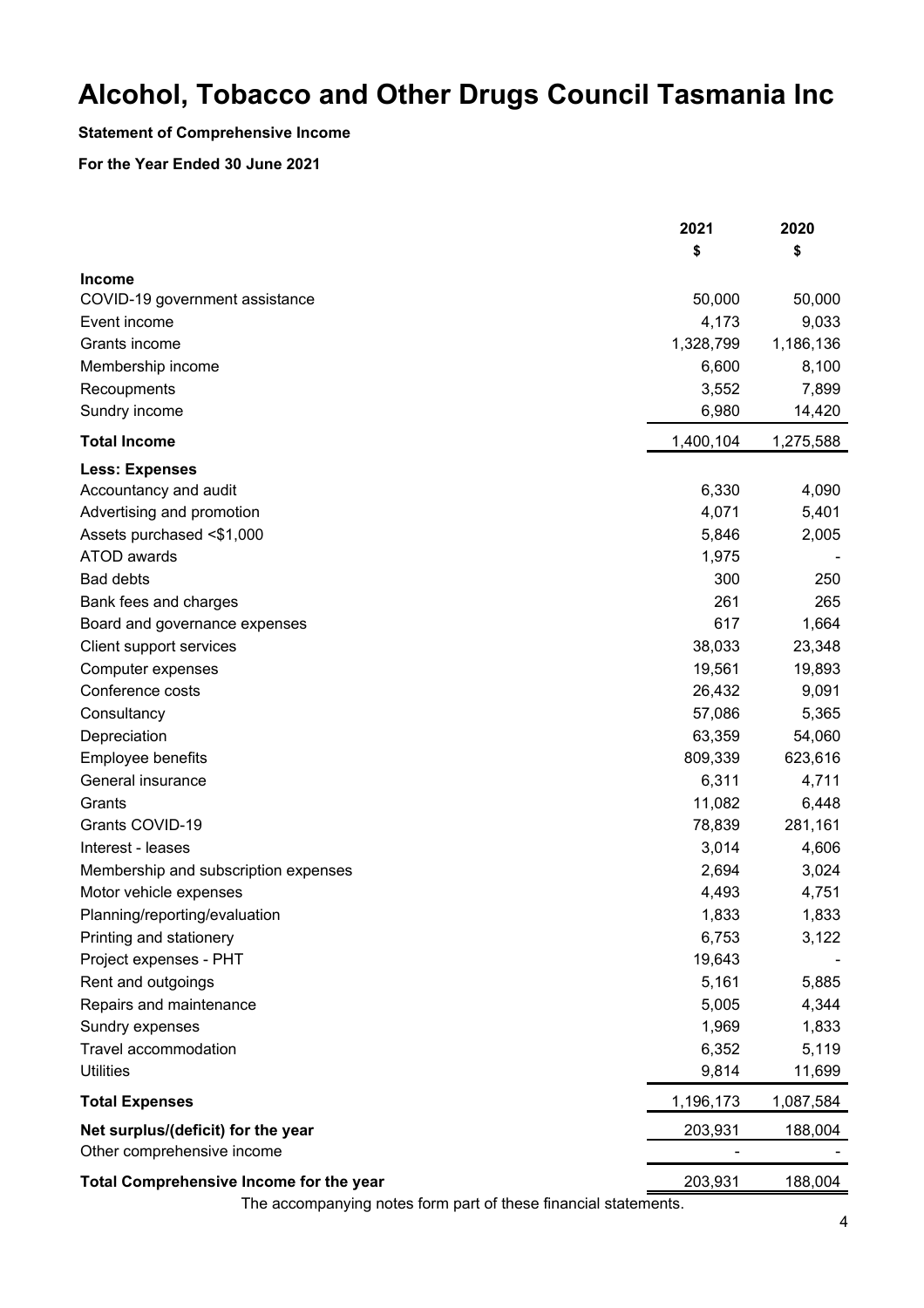**Statement of Financial Position**

**As At 30 June 2021**

|                                      |                 | 2021    | 2020    |
|--------------------------------------|-----------------|---------|---------|
|                                      | <b>Note</b>     | \$      | \$      |
| <b>ASSETS</b>                        |                 |         |         |
| <b>CURRENT ASSETS</b>                |                 |         |         |
| Cash and cash equivalents            | 3               | 864,596 | 607,221 |
| Trade and other receivables          |                 | 5,344   | 9,023   |
| Prepayments                          |                 | 10,899  | 8,105   |
| <b>TOTAL CURRENT ASSETS</b>          |                 | 880,839 | 624,349 |
| <b>NON-CURRENT ASSETS</b>            |                 |         |         |
| Plant and equipment                  | 4               | 48,808  | 41,743  |
| Right of use assets                  | 5               | 55,323  | 101,952 |
| <b>TOTAL NON-CURRENT ASSETS</b>      |                 | 104,131 | 143,695 |
| <b>TOTAL ASSETS</b>                  |                 | 984,970 | 768,044 |
| <b>LIABILITIES</b>                   |                 |         |         |
| <b>CURRENT LIABILITIES</b>           |                 |         |         |
| Trade and other payables             |                 | 101,261 | 45,087  |
| Revenue received in advance          |                 |         | 7,600   |
| Employee benefits                    | $6\phantom{1}6$ | 46,136  | 36,659  |
| Lease liability                      |                 | 50,025  | 46,598  |
| <b>TOTAL CURRENT LIABILITIES</b>     |                 | 197,422 | 135,944 |
| <b>NON-CURRENT LIABILITIES</b>       |                 |         |         |
| Employee benefits                    | $6\phantom{1}6$ | 10,177  | 8,636   |
| Lease liability                      |                 | 8,772   | 58,796  |
| <b>TOTAL NON-CURRENT LIABILITIES</b> |                 | 18,949  | 67,432  |
| <b>TOTAL LIABILITIES</b>             |                 | 216,371 | 203,376 |
| <b>NET ASSETS</b>                    |                 | 768,599 | 564,668 |
|                                      |                 |         |         |
| <b>EQUITY</b>                        |                 |         |         |
| Accumulated surpluses                |                 | 491,469 | 455,751 |
| <b>Restricted reserves</b>           | 1(1)            | 277,130 | 108,917 |
| <b>TOTAL EQUITY</b>                  |                 | 768,599 | 564,668 |

The accompanying notes form part of these financial statements.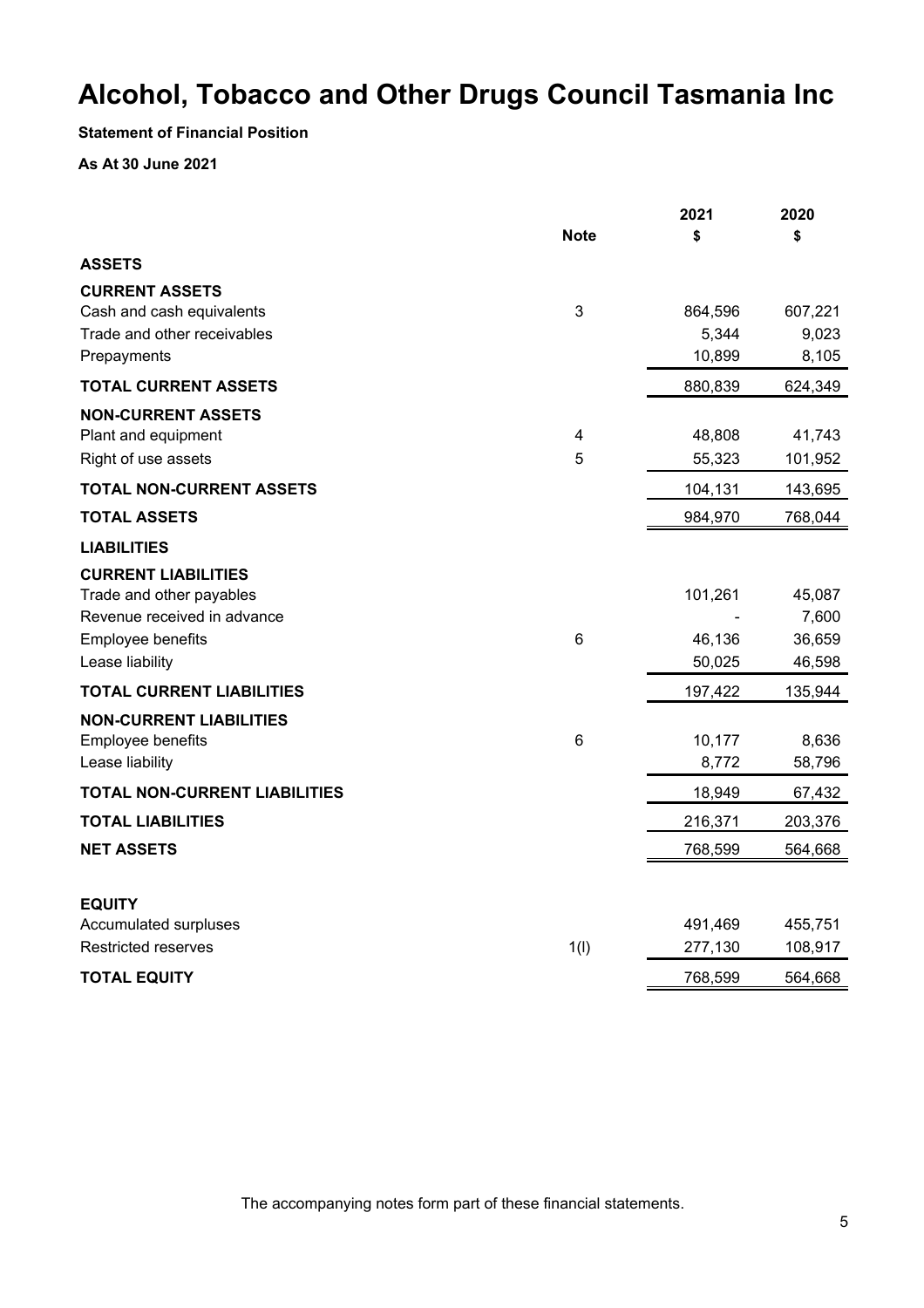#### **Statement of Changes in Equity**

#### **For the Year Ended 30 June 2021**

#### **2021**

|                          |             | <b>Accumulated</b><br>surpluses | <b>Restricted</b><br>reserves | Total   |
|--------------------------|-------------|---------------------------------|-------------------------------|---------|
|                          | <b>Note</b> | \$                              | \$                            | \$      |
| Balance at 1 July 2020   |             | 455.751                         | 108.917                       | 564,668 |
| Net surplus for the year |             | 203,931                         |                               | 203,931 |
| Transfer (from) reserves |             | 108,917                         | (108, 917)                    |         |
| Transfer to reserves     | 1(1)        | (277, 130)                      | 277,130                       |         |
| Balance at 30 June 2021  |             | 491,469                         | 277,130                       | 768,599 |
|                          |             |                                 |                               |         |

#### **2020**

|                               |             | <b>Accumulated</b><br>surpluses | <b>Restricted</b><br>reserves | <b>Total</b> |
|-------------------------------|-------------|---------------------------------|-------------------------------|--------------|
|                               | <b>Note</b> | \$                              | \$                            | \$           |
| Balance at 1 July 2019        |             | 360,827                         |                               | 360,827      |
| Net surplus for the year      |             | 188,004                         |                               | 188,004      |
| Initial adoption of AASB 1058 |             | 15,837                          |                               | 15,837       |
| Transfer to/(from) reserves   | 1(1)        | (108, 917)                      | 108.917                       |              |
| Balance at 30 June 2020       |             | 455,751                         | 108,917                       | 564,668      |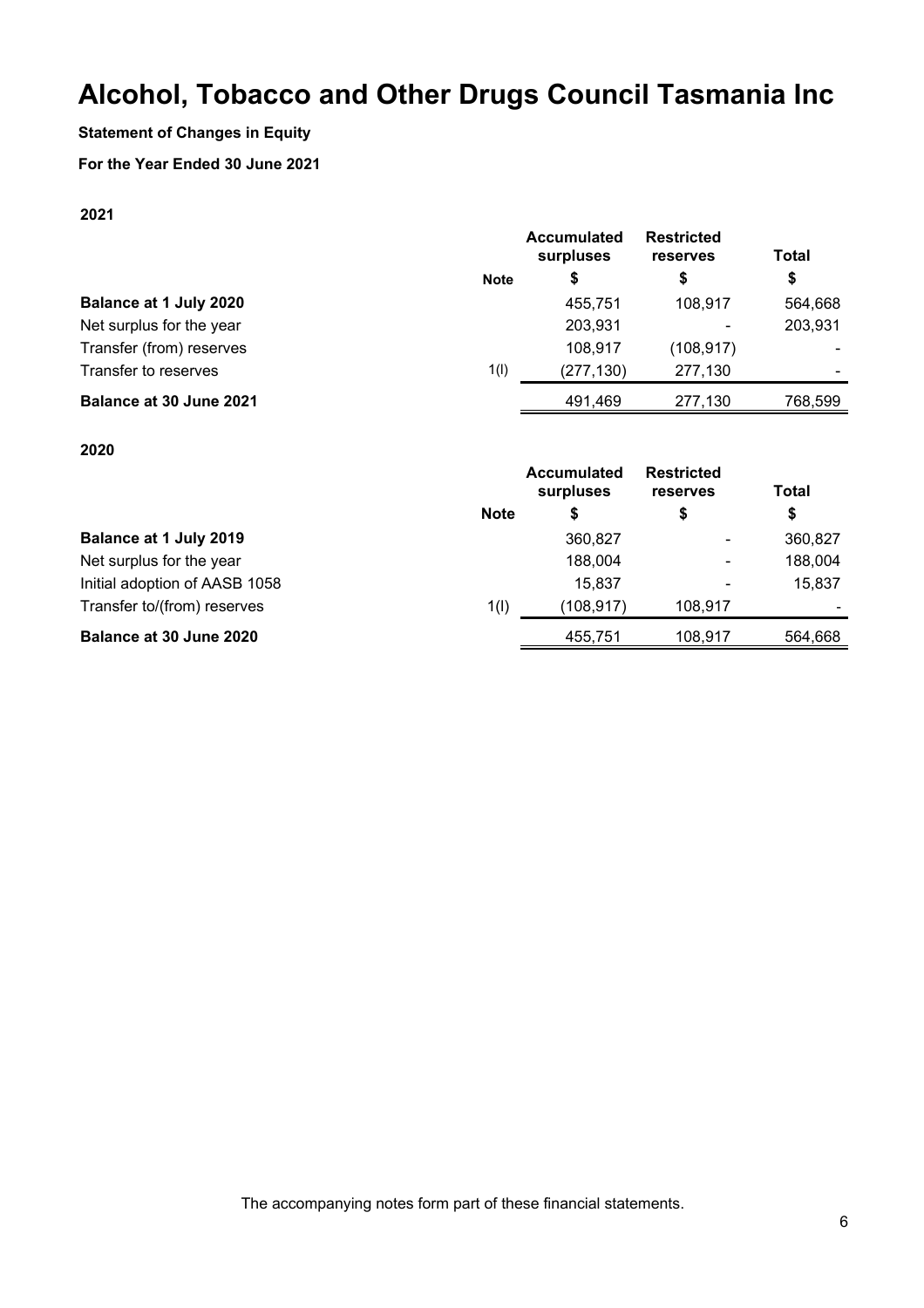#### **Statement of Cash Flows**

#### **For the Year Ended 30 June 2021**

|                                                           |             | 2021          | 2020          |
|-----------------------------------------------------------|-------------|---------------|---------------|
|                                                           | <b>Note</b> | \$            | \$            |
| <b>CASH FLOWS FROM OPERATING ACTIVITIES:</b>              |             |               |               |
| Receipts from customers and government                    |             | 1,520,289     | 1,389,293     |
| Interest received                                         |             | 5,979         |               |
| Payment to suppliers and employees                        |             | (1, 195, 487) | (1, 177, 507) |
| Net cash provided by/ (used in) operating activities      | 7(b)        | 330,781       | 211,786       |
| <b>CASH FLOWS FROM INVESTING ACTIVITIES:</b>              |             |               |               |
| Proceeds from sale of motor vehicle                       |             |               | 25,000        |
| Purchase of property, plant and equipment                 |             | (23, 795)     | (45, 606)     |
| Net cash provided by/ (used by) investing activities      |             | (23, 795)     | (20, 606)     |
| <b>CASH FLOWS FROM FINANCING ACTIVITIES:</b>              |             |               |               |
| Repayments of lease liability                             |             | (49, 611)     | (47, 793)     |
| Net cash used by financing activities                     |             | (49,611)      | (47, 793)     |
| Net increase/(decrease) in cash and cash equivalents held |             | 257,375       | 143,387       |
| Cash and cash equivalents at beginning of year            |             | 607,221       | 463,834       |
| Cash and cash equivalents at end of financial year        | 7(a)        | 864,596       | 607,221       |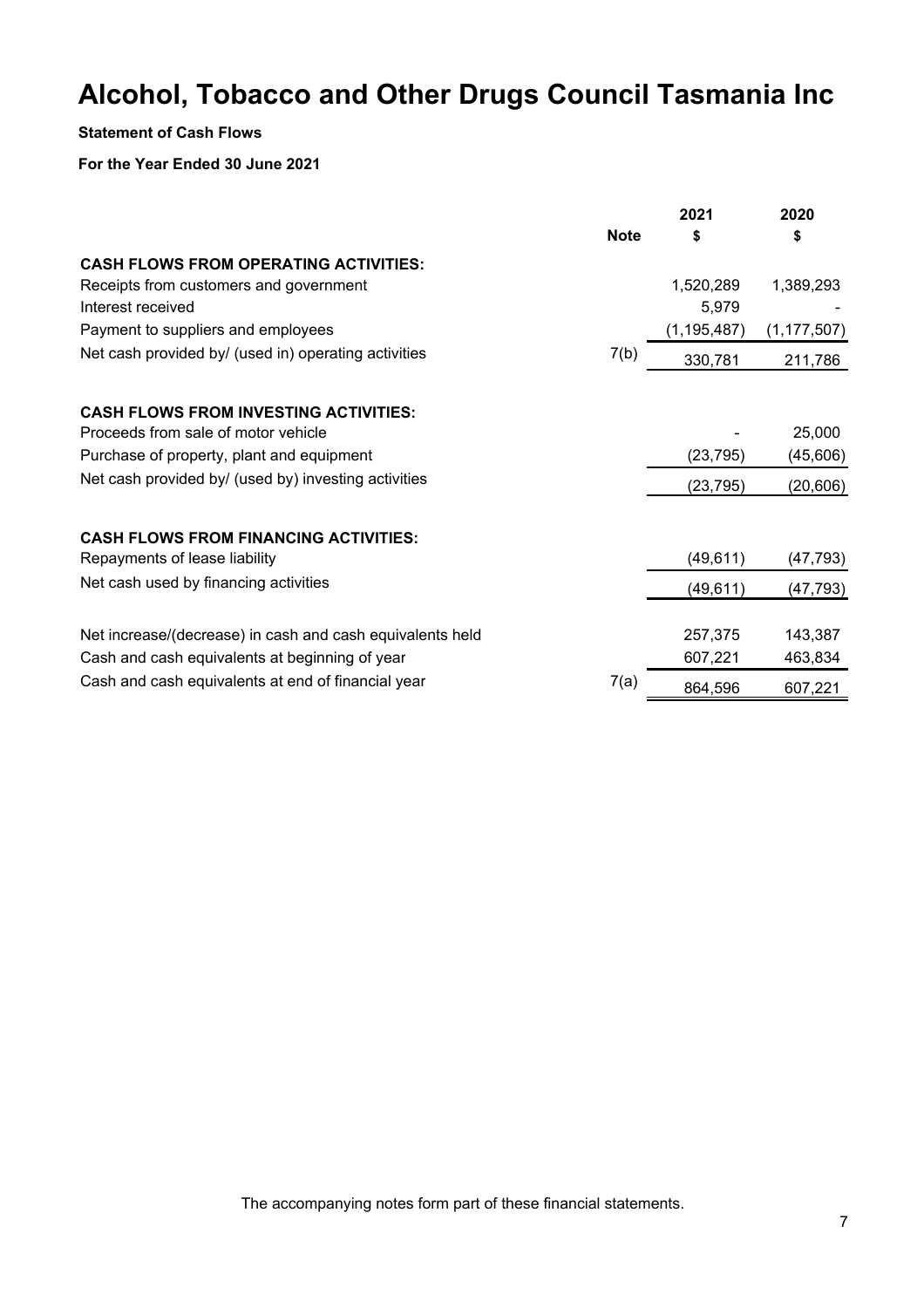#### **Notes to the Financial Statements**

#### **For the Year Ended 30 June 2021**

The financial statements cover Alcohol, Tobacco and Other Drugs Council Tasmania Inc as an individual entity.

#### **1 Summary of Significant Accounting Policies**

#### **(a). Basis of Preparation**

This financial report is a special purpose financial report prepared in order to satisfy the financial reporting requirements of the *Australian Charities and Not-for-profits Commission Act 2012 (Cth)*. The Board of Governance has determined that the Association is not a reporting entity. The Association is a not for profit entity for financial reporting purposes.

The financial statements have been prepared in accordance with the minimum requirements of the *Australian Charities and Not-for-profits Commission Act 2012 (Cth)* and therefore comply with the following Australian Accounting Standards as issued by the Australian Accounting Standards Board:

- AASB 101 Presentation of Financial Statements;
- AASB 107 Statement of Cash Flows;
- AASB 108 Accounting Policies, Changes in Accounting Estimates and Errors;
- AASB 1048 Interpretation of Standards; and
- AASB 1054 Australian Additional Disclosures.

These special purpose financial statements comply with all the recognition and measurement requirements in Australian Accounting Standards.

The financial report, except for the cash flow information, have been prepared on an accruals basis and are based on historic costs and do not take into account changing money values or, except where specifically stated, current valuations of non-current assets. The amounts presented within the financial statements have been rounded to the nearest dollar.

#### **(b). Comparative Figures**

Where appropriate comparative figures have been adjusted to conform to changes in presentation for the current financial year.

#### **(c). Cash and Cash Equivalents**

Cash and cash equivalents include cash on hand, deposits held at call with banks, and other short term highly liquid investments with original maturities of three months or less.

#### **(d). Trade and Other Receivables**

The Association considers accounts receivable to be fully collectible, accordingly no allowance for expected credit losses is required.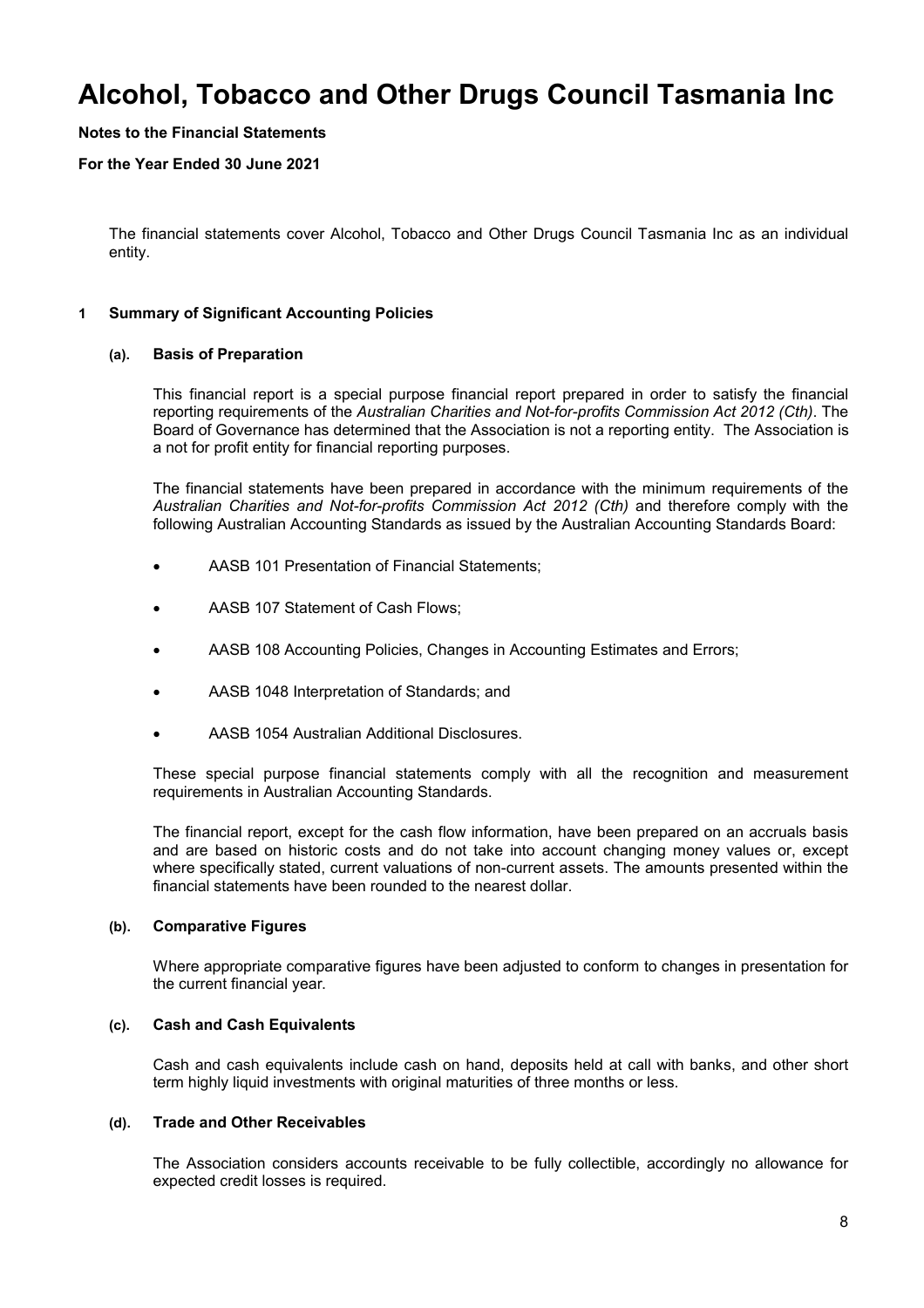**Notes to the Financial Statements**

**For the Year Ended 30 June 2021**

#### **1 Summary of Significant Accounting Policies**

#### **(e). Plant and Equipment**

Plant and equipment are carried at cost less, where applicable, any accumulated depreciation. Leasehold improvements are depreciated over the shorter of either the unexpired period of the lease or the estimated useful life of the improvements.

#### **Depreciation Rates**

The depreciation rates used for each class of depreciable assets are:

| Motor Vehicles | Diminishing value | 25% |
|----------------|-------------------|-----|
| Equipment      | Straight line     | 33% |

#### **(f). Leases**

#### *Right of Use Asset*

At the lease commencement, the Association recognised a right of use asset and associated lease liability for the lease term. The lease term includes extension periods where the Association believes it is reasonably certain that the option will be exercised.

The right of use asset is measured using the cost model where cost on initial recognition comprises of the lease liability, initial direct costs, prepaid lease payments, estimated cost of removal and restoration less any lease incentives received.

The right of use asset is depreciated over the lease term on a straight line basis and assessed for impairment in accordance with the Association's impairment of assets accounting policy.

#### *Lease Liabilities*

At the commencement date of the lease, the Association recognises lease liabilities measured at the present value of lease payments to be made over the lease term. The lease payments include fixed payments less any lease incentives receivable, variable lease payments that depend on an index or a rate, and amounts expected to be paid under residual value guarantees. The lease payments also include the exercise price of a purchase option reasonably certain to be exercised by the Association and payments of penalties for terminating the lease, if the lease term reflects the Association exercising the option to terminate. Variable lease payments that do not depend on an index or a rate are recognised as expenses in the period in which the event or condition that triggers the payment occurs.

In calculating the present value of lease payments, the Association uses the incremental borrowing rate of 3.60% pa. After the commencement date, the amount of lease liabilities in increased to reflect the accretion of interest and reduced for the lease payments made. In addition, the carrying amount of lease liabilities is remeasured if there is a modification, a change in the lease term, a change in the lease payments or a change in the assessment of an option to purchase the underlying asset.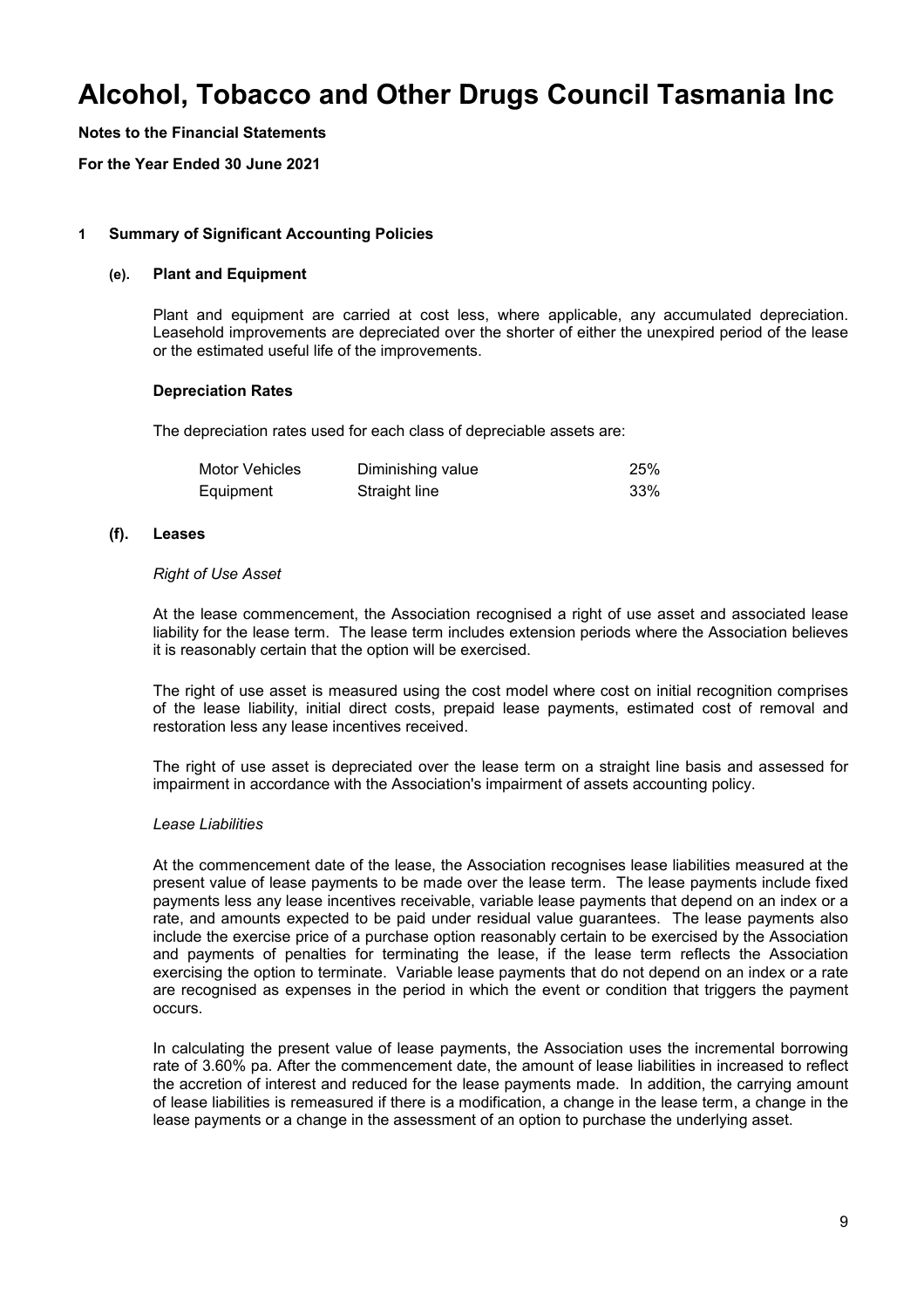**Notes to the Financial Statements**

**For the Year Ended 30 June 2021**

#### **1 Summary of Significant Accounting Policies**

#### **(g). Trade Payables**

Trade and other payables are stated at cost, which approximates fair value due to the short term nature of these liabilities.

#### **(h). Employee Benefits**

Provision is made for the Association's liability for employee benefits arising from services rendered by employees to the end of the reporting period. Employee benefits that are expected to be wholly settled within one year have been measured at the amounts expected to be paid when the liability is settled.

Contributions made by the Association to an employee superannuation fund are charged as expenses when incurred.

#### **(i). Provisions**

Provisions are recognised when the Association has a legal or constructive obligation, as a result of past events, for which it is probable that an outflow of economic benefits will result and that outflow can be reliably measured.

#### **(j). Income Tax**

No provision for income tax has been raised as the Association is exempt from income tax under Div 50 of the *Income Tax Assessment Act 1997*.

#### **(k). Revenue and Other Income**

Revenue is measured at the fair value of the consideration received or receivable net of the amount of goods and services tax (GST) payable to the Australian Taxation Office. Revenue is measured on major income categories as follows:

#### *Operating Grants/Subsidies - Under AASB 15*

Where grant income arises from an agreement which is enforceable and contains sufficiently specific performance obligations, then the revenue is recognised when control of each performance obligation is satisfied.

Each performance obligation is considered to ensure that the revenue recognition reflects the transfer of control and within grant agreements there may be some performance obligations where control transfers at a point in time and others which have continuous transfer of control over the life of the contract. Where control is transferred over time, generally the input methods being either costs or time incurred are deemed to be the most appropriate method to reflect the transfer of benefit.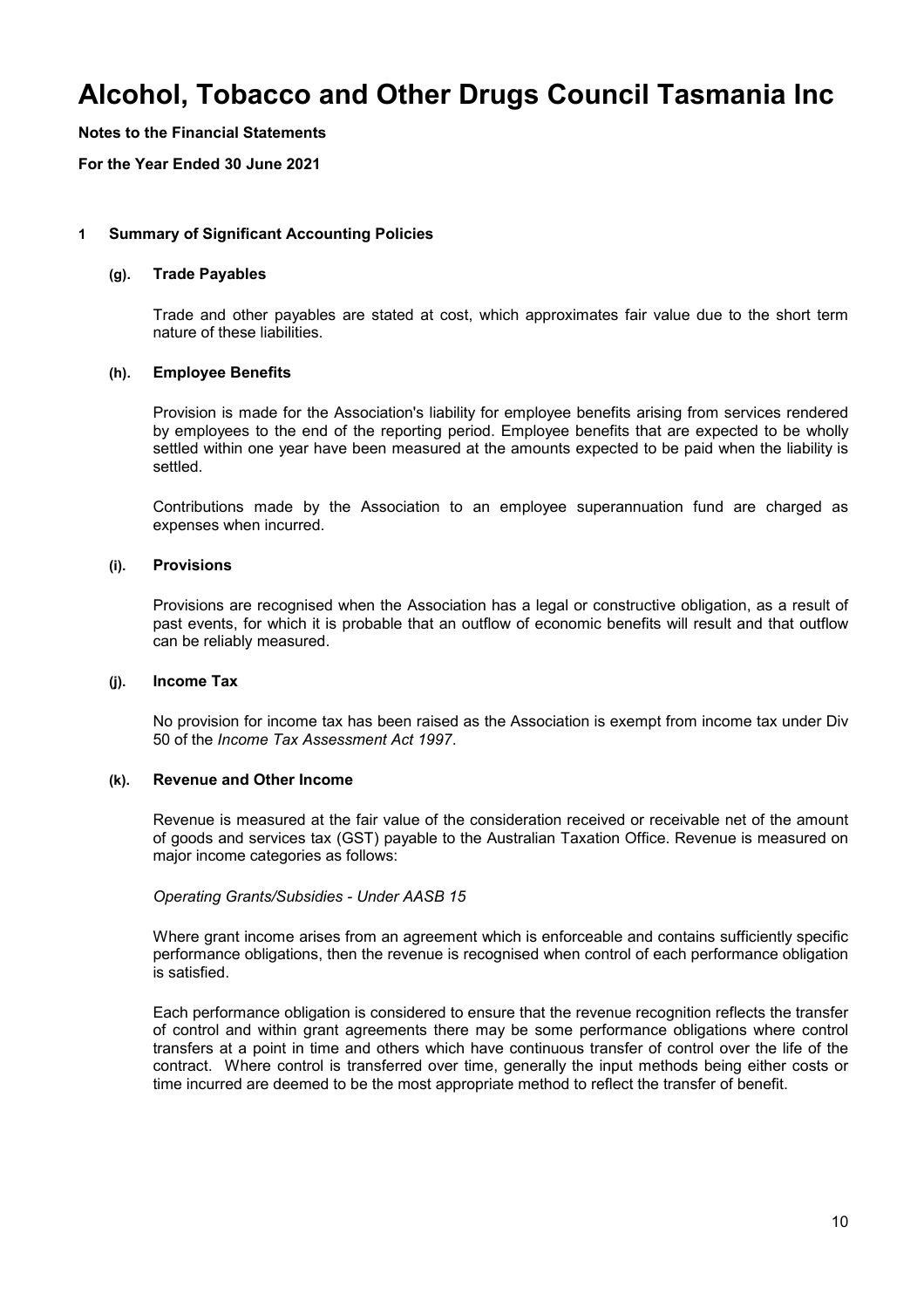**Notes to the Financial Statements**

**For the Year Ended 30 June 2021**

#### **1 Summary of Significant Accounting Policies**

#### **Revenue and Other Income**

#### *Operating Grants/Subsidies - Under AASB 1058*

Assets arising from grants in the scope of AASB 1058 (i.e. agreements that are not enforceable or do not have sufficiently specific performance obligations) are recognised at their fair value when the asset is received. These assets are generally cash, but may be property which has been donated or sold to the Association significantly below its fair value.

The Association then considers whether there are any related liability or equity items associated with the asset which are recognised in accordance with the relevant accounting standard. Once the assets and liabilities have been recognised, then income is recognised for any difference between the recorded asset and liability.

#### *Fees for services*

Fees for services arise from an agreement which is enforceable and contains sufficiently specific performance obligations, then the revenue is recognised when control of each performance obligation is satisfied.

#### *Interest Revenue*

Interest revenue is recognised as it accrues.

#### *Donations*

Donation income is recognised when the Association obtains control over the funds which is generally at the time of receipt.

#### **(l). Restricted Reserve**

Restricted Reserve represents amounts not otherwise recorded in the financial statements for which the Association has set aside accumulated surpluses for specific purposes being either internal or external restrictions. The amount as at 30 June 2021 represents the amount of unspent grant funds for which there is no present obligation or liability.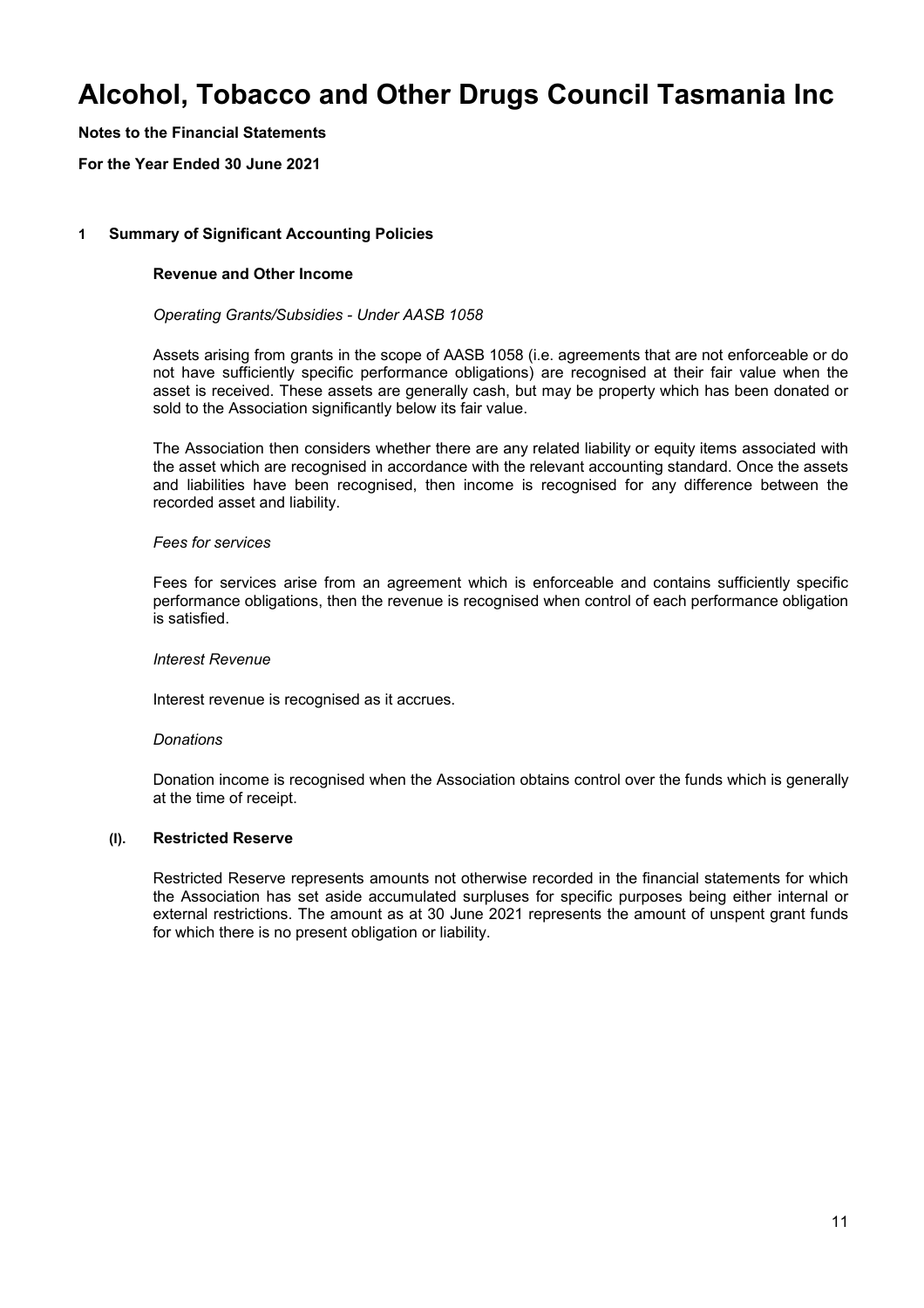**Notes to the Financial Statements**

**For the Year Ended 30 June 2021**

#### **1 Summary of Significant Accounting Policies**

#### **(m). Adoption of new and revised accounting standards**

The Association has adopted all standards which became effective for the first time for the year ending 30 June 2021, all required changes in respect of adopting these standards. The adoption of these standards has not caused any material adjustments to the reported financial position, performance or cash flow of the Association.

#### **New accounting standards for application in future periods**

The AASB has issued new and amended Accounting Standards and Interpretations that have mandatory application dates for future reporting periods. The Standard AASB 2020-1 Amendments to Australian Accounting Standards Classification of Liabilities as Current or Non-current amends AASB 101 to clarify requirements for the presentation of liabilities in the statement of financial position as current or non-current. This standard applied to annual reporting periods beginning on or after 1 January 2022. The Association has decided against early adoption of this Standard.

#### **2 Critical Accounting Estimates and Judgements**

The Association's Board of Governance evaluate estimates and judgments incorporated into the financial statements based on historical knowledge and best available current information. Estimates assume a reasonable expectation of future events and are based on current trends and economic data, obtained both externally and within the Association.

#### *Key Judgments - Revenue*

For many of the grant agreements received, the determination of whether the contract includes sufficiently specific performance obligations was a significant judgment involving discussions, review of the grant documents and consideration of the terms and conditions. Grants received by the Association have been accounted for under AASB 15 and/or AASB 1058 depending on the terms and conditions and decisions made. If this determination was changed then the revenue recognition pattern would be different from that recognised in this financial report.

#### *Key Judgments - Employee Benefits*

For the purpose of measurement, the Association expects that most employees will not take their annual leave entitlements within a 12 month period in which they are earned, but this will not have a material impact on the amounts recognised in respect of obligations for employees' leave entitlements.

#### **3 Cash and Cash Equivalents**

|                 | 2021    | 2020    |
|-----------------|---------|---------|
|                 |         | S       |
| Cash Management | 864,396 | 607,021 |
| Petty cash      | 200     | 200     |
|                 | 864,596 | 607,221 |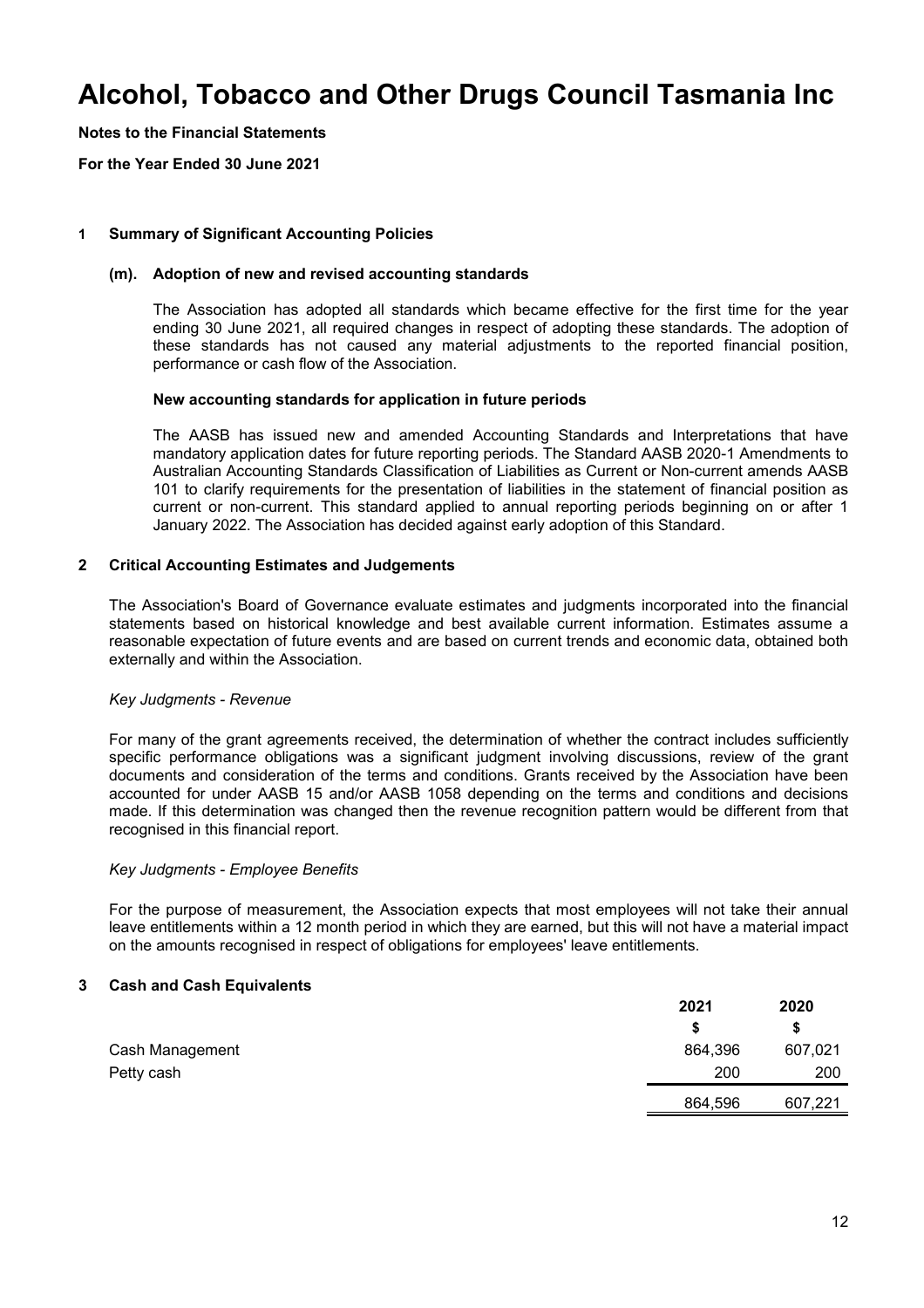#### **Notes to the Financial Statements**

**For the Year Ended 30 June 2021**

#### **4 Plant and Equipment**

|                                 | 2021<br>\$ | 2020<br>\$ |
|---------------------------------|------------|------------|
| <b>Motor Vehicles</b>           |            |            |
| At cost                         | 37,796     | 37,796     |
| Accumulated deprecation         | (11, 255)  | (2, 408)   |
| <b>Total Motor Vehicles</b>     | 26,541     | 35,388     |
| Equipment                       |            |            |
| At cost                         | 42,952     | 19,294     |
| Accumulated depreciation        | (20, 685)  | (12, 939)  |
| <b>Total Equipment</b>          | 22,267     | 6,355      |
| Total plant and equipment       | 48,808     | 41,743     |
| 5<br><b>Right of Use Assets</b> |            |            |
| Office rental                   |            |            |
| At cost                         | 137,974    | 137,974    |
| Accumulated depreciation        | (89,016)   | (44, 508)  |
|                                 | 48,958     | 93,466     |
| Photocopier                     |            |            |
| At cost                         | 10,607     | 10,607     |
| Accumulated depreciation        | (4, 242)   | (2, 121)   |
|                                 | 6,365      | 8,486      |
| Total right of use assets       | 55,323     | 101,952    |
| <b>Employee Benefits</b><br>6   |            |            |
|                                 | 2021       | 2020       |
|                                 | \$         | \$         |
| <b>Current</b>                  |            |            |
| Annual leave                    | 46,136     | 36,659     |
|                                 | 46,136     | 36,659     |
| <b>Non Current</b>              |            |            |
| Long service leave              | 10,177     | 8,636      |
|                                 | 10,177     | 8,636      |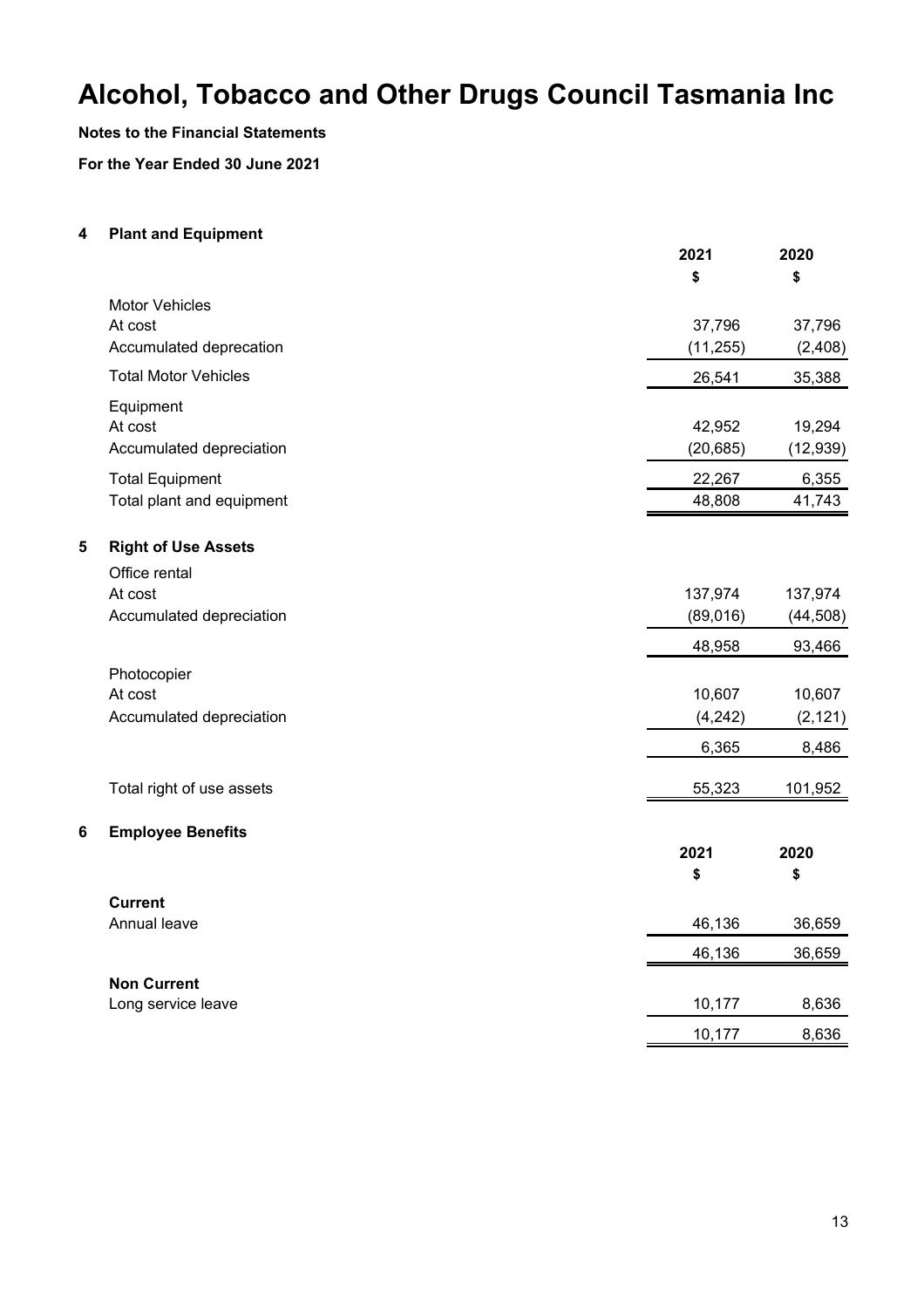#### **Notes to the Financial Statements**

**For the Year Ended 30 June 2021**

#### **7 Cash Flow Information**

#### **(a). Reconciliation of cash**

|                                                                                                                                       |   | 2021    | 2020    |
|---------------------------------------------------------------------------------------------------------------------------------------|---|---------|---------|
|                                                                                                                                       |   |         | S       |
| Cash at the end of the financial year as shown in the<br>is reconciled to items in the statement of financial<br>position as follows: |   |         |         |
| Cash and cash equivalents                                                                                                             | 3 | 864.596 | 607.221 |

#### **(b). Reconciliation of result for the year to cashflows from operating activities**

Reconciliation of net income to net cash provided by operating activities:

|   |                                                         | 2021<br>\$ | 2020<br>\$ |
|---|---------------------------------------------------------|------------|------------|
|   | Net surplus/(deficit) for the year                      | 203,931    | 188,004    |
|   | Non-cash flows in surplus/(deficit)                     |            |            |
|   | - interest on lease                                     | 3,014      | 4,606      |
|   | - depreciation                                          | 63,359     | 54,060     |
|   | - net gain on disposal of property, plant and equipment |            | (9,500)    |
|   | Changes in assets and liabilities                       |            |            |
|   | - (increase)/decrease in trade and other receivables    | 3,679      | (1,380)    |
|   | - (increase)/decrease in prepayments                    | (2,794)    | (1,672)    |
|   | - (increase)/decrease in restricted funds               |            | 15,837     |
|   | - increase/(decrease) in trade and other payables       | 56,174     | (24, 162)  |
|   | - increase/(decrease) in employee benefits              | 11,018     | 2,474      |
|   | - increase/(decrease) in unexpended grant liability     |            | (24,081)   |
|   | - increase/(decrease) in income in advance              | (7,600)    | 7,600      |
|   | Cashflow from operations                                | 330,781    | 211,786    |
| 8 | <b>Auditors' Remuneration</b>                           |            |            |
|   |                                                         | 2021       | 2020       |
|   |                                                         | \$         | \$         |
|   | Remuneration of the auditor, Crowe Audit Australia      |            |            |

#### - auditing and compilation of the financial statements and audit of grant acquittals. 4,310 4,880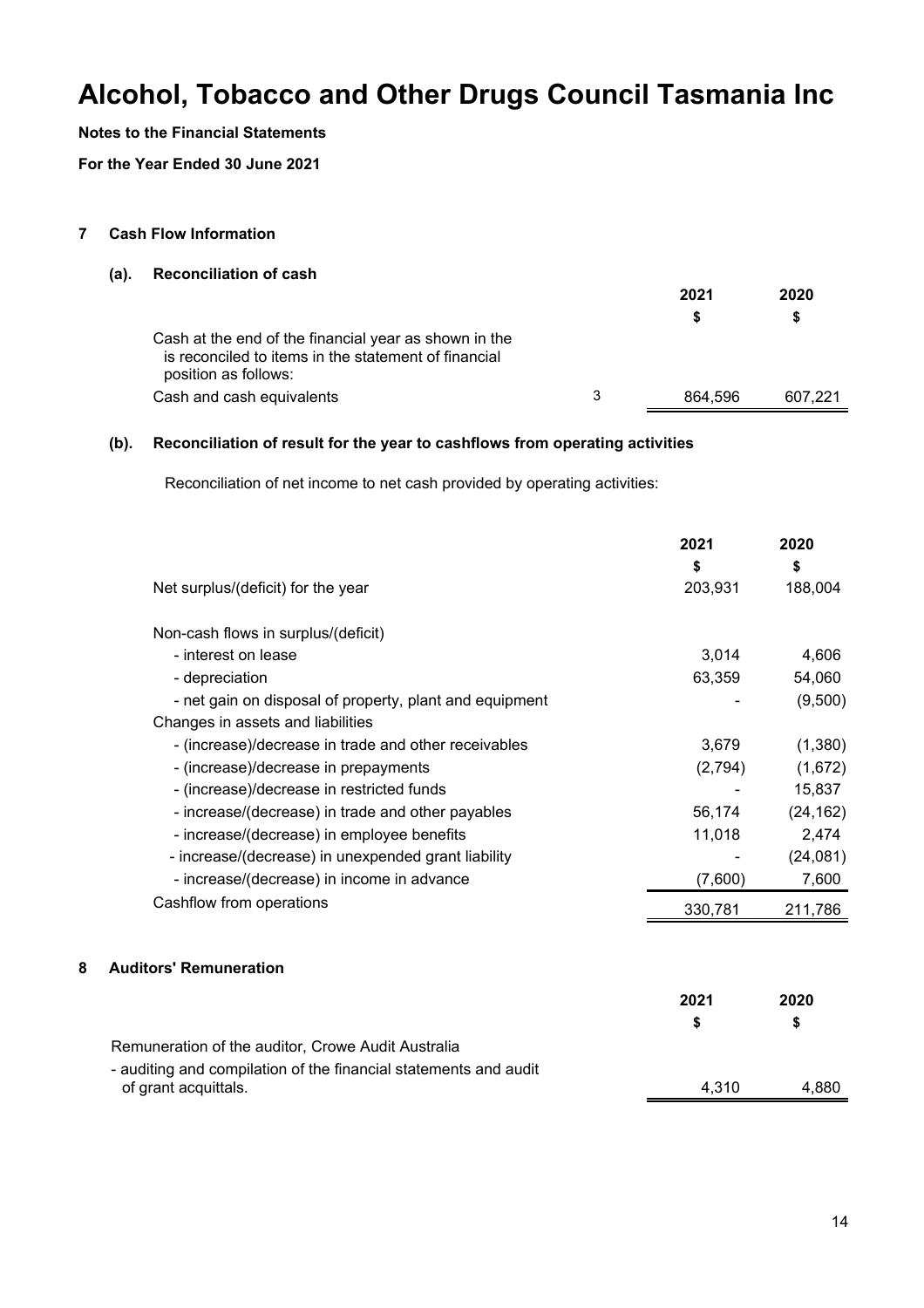**Notes to the Financial Statements**

**For the Year Ended 30 June 2021**

#### **9 Contingent Liabilities and Contingent Assets**

The Association has received grant funds with associated agreements whereby unexpended funds may be repayable to the funding provider in the future in the event of either cessation of the funded services or upon triggering of a repayment clause in a funding agreement. Any unspent grant funds relating to current funding agreements are separately set aside as a Restricted Reserve in equity.

There are no other contingent liabilities or contingent assets as at reporting date to be disclosed (2020: Nil).

#### **10 Events After Balance Date**

The Coronavirus (COVID-19) pandemic continues to impact both communities and businesses throughout the world, including Australia. and the community where the Association operates. The scale, timing and duration of the potential impacts on the Association is unknown, as are ant future mitigating factors. The Board of Governance continues to closely monitor the impacts of COVID-19 and will respond as appropriate.

There are no other subsequent events as at reporting date to be disclosed or adjusted for.

#### **11 Organisation Details**

The office of the organisation is located at: Alcohol, Tobacco and Other Drugs Council Tasmania Inc 175 Collins Street Hobart TAS 7000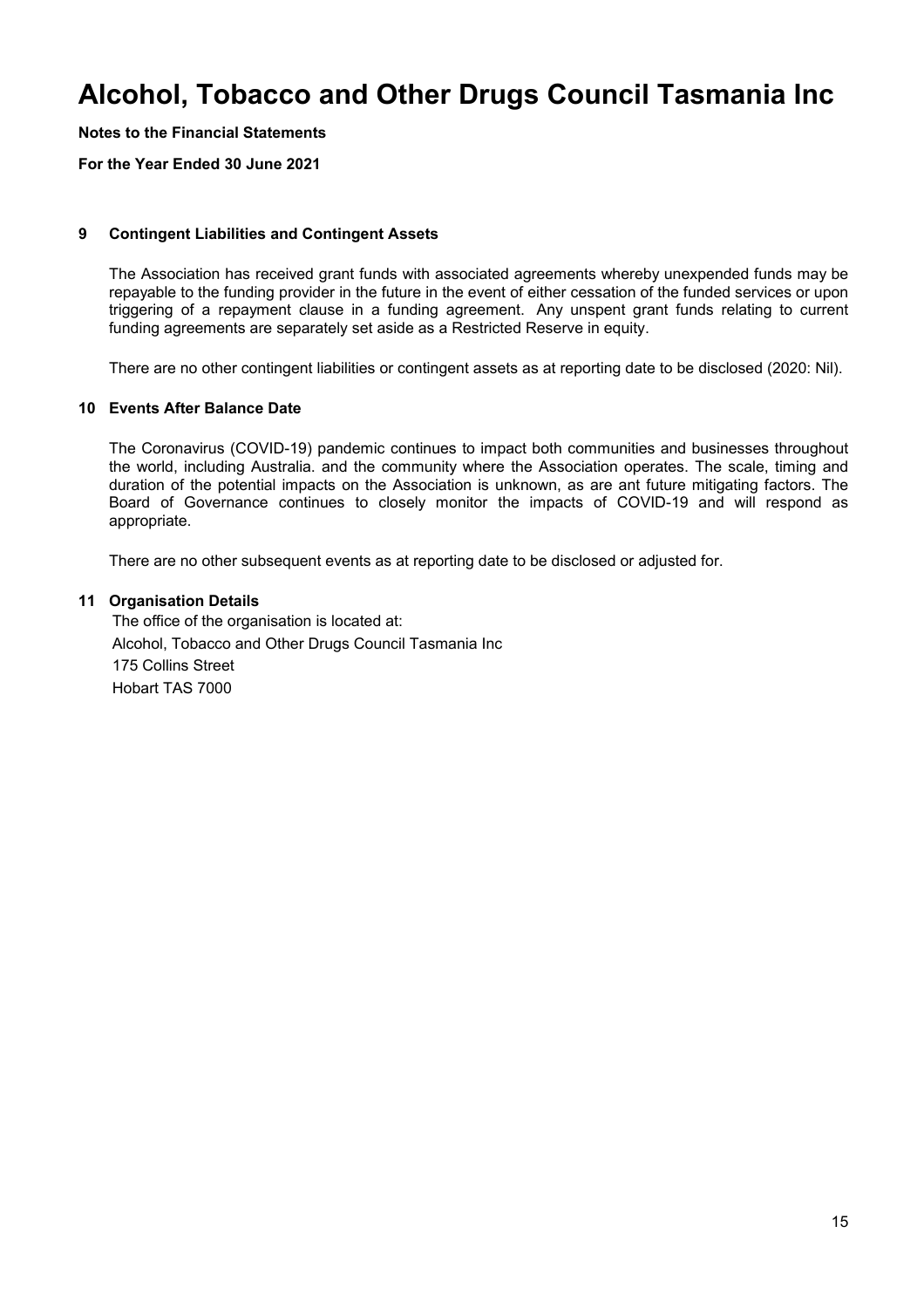

#### **Crowe Audit Australia** ABN 13 969 921 386 Level 1, 142-146 Elizabeth Street Hobart TAS 7000 Australia GPO Box 392 Hobart TAS 7001 Australia Tel 03 6210 2525 Fax 03 6210 2524 www.crowe.com.au

# **Alcohol, Tobacco and Other Drugs Council Tasmania Inc**

#### **Auditors' Independence Declaration under 60-40 of the Australian Charities and Not-for-profits Commission Act 2012 (Cth)**

I declare that, to the best of my knowledge and belief, during the year ended 30 June 2021 there have been:

- (i) No contraventions of the auditor independence requirements as set out in the *Australian Charities and Not-for-profits Commission Act 2012 (Cth)* in relation to the audit; and
- (ii) no contraventions of any applicable code of professional conduct in relation to the audit.

Grave Auto Autuli:

#### **Crowe Audit Australia**

Alison Flakemore **Senior Partner**

Dated this 10th day of September 2021. September

Hobart, Tasmania.

*Liability limited by a scheme approved under Professional Standards Legislation.*

The title 'Partner' conveys that the person is a senior member within their respective division, and is among the group of persons who hold an equity interest (shareholder) in its parent entity, Findex Group Limited. The only professional service offering which is conducted by a partnership is the Crowe Australasia external audit division. All other<br>professional services offered by Findex Group

16 *Findex (Aust) Pty Ltd, trading as Crowe Australasia is a member of Crowe Global, a Swiss verein. Each member firm of Crowe Global is a separate and independent legal entity. Findex (Aust) Pty Ltd and its affiliates are not responsible or liable for any acts or omissions of Crowe Global or any other member of Crowe Global. Crowe Global does not render any professional services and does not have an ownership or partnership interest in Findex (Aust) Pty Ltd. Services are provided by Crowe Audit Australia, an affiliate of Findex (Aust) Pty Ltd. © 2020 Findex (Aust) Pty Ltd*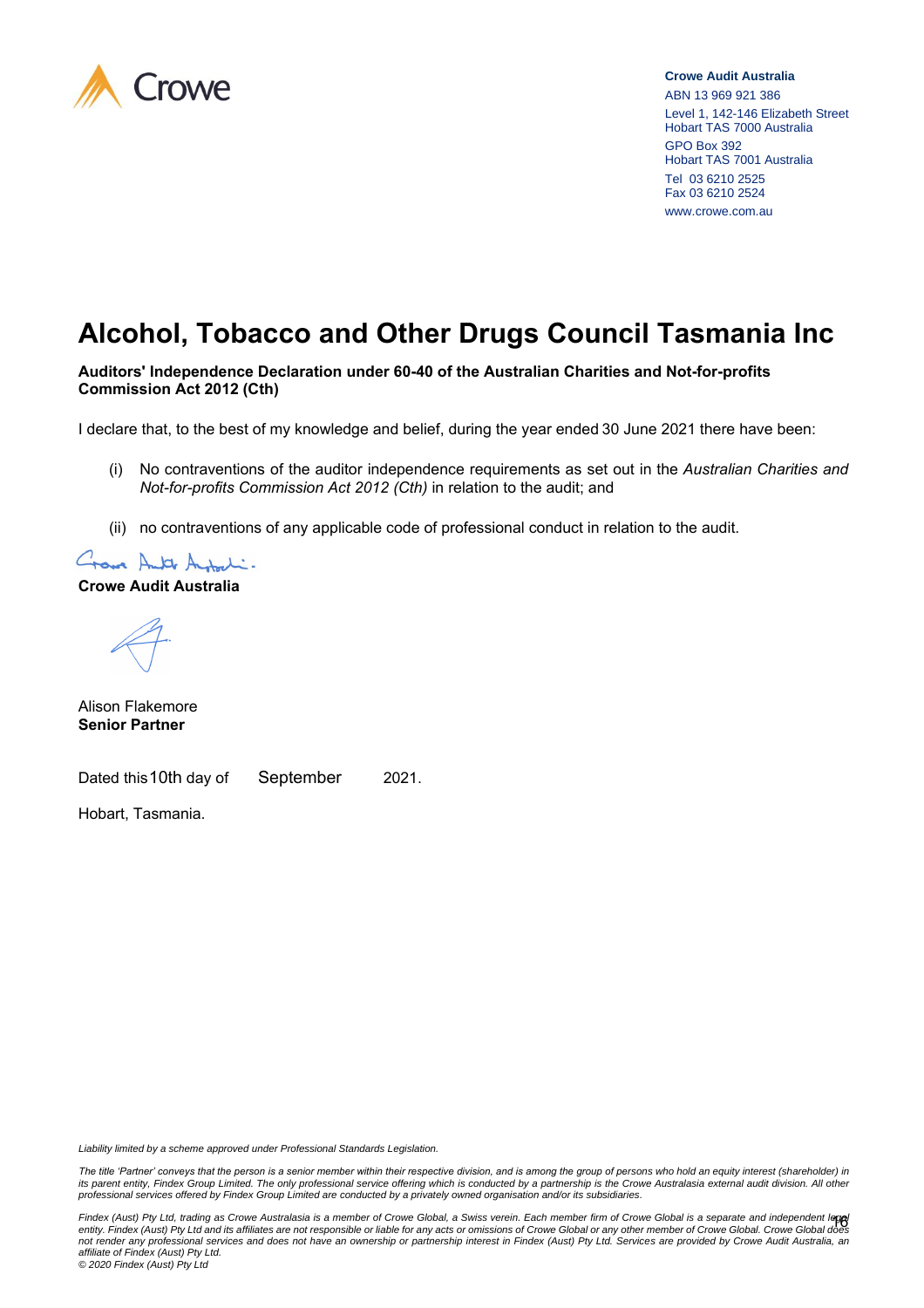

**Crowe Audit Australia** ABN 13 969 921 386 Level 1, 142-146 Elizabeth Street Hobart TAS 7000 Australia

GPO Box 392 Hobart TAS 7001 Australia Tel 03 6210 2525 Fax 03 6210 2524 www.crowe.com.au

# **Alcohol, Tobacco and Other Drugs Council Tasmania Inc**

**Independent Audit Report to the members of Alcohol, Tobacco and Other Drugs Council Tasmania Inc**

#### **Opinion**

We have audited the financial report of Alcohol, Tobacco and Other Drugs Council Tasmania Inc (the Association), which comprises the statement of financial position as at 30 June 2021, the statement of comprehensive income, the statement of changes in equity and the statement of cash flows for the year then ended, and notes to the financial statements, including a summary of significant accounting policies, and the Board of Governance's declaration.

In our opinion, the accompanying financial report of the Association has been prepared in accordance with Division 60 of the *Australian Charities and Not-for-profits Commission Act 2012 (Cth)*, including:

- giving a true and fair view of the Association's financial position as at 30 June 2021 and of its financial performance and cash flows for the year then ended; and
- complying with Australian Accounting Standards to the extent described in Note 1 to the financial statements, and Division 60 of the *Australian Charities and Not-for-profits Commission Regulation 2013*.

#### **Basis for Opinion**

We conducted our audit in accordance with Australian Auditing Standards. Our responsibilities under those standards are further described in the Auditor's Responsibilities for the Audit of the Financial Report section of our report. We are independent of the Association in accordance with the ethical requirements of the Accounting Professional and Ethical Standards Board's APES 110 Code of Ethics for Professional Accountants (the Code) that are relevant to our audit of the financial report in Australia. We have also fulfilled our other ethical responsibilities in accordance with the Code.

We believe that the audit evidence we have obtained is sufficient and appropriate to provide a basis for our opinion.

#### **Emphasis of Matter – Basis of Accounting**

We draw attention to Note 1 to the financial statements, which describes the basis of accounting. The financial report has been prepared to assist the Association to meet the requirements of the Australian Charities and Notfor-profits Commission Act 2012 (Cth). As a result, the financial report may not be suitable for another purpose. Our opinion is not modified in respect of this matter.

#### **Other Information**

The Board of Governance are responsible for the other information. The other information comprises the Board of Governance's Report the year ended 30 June 2021, but does not include the financial report and our auditor's report thereon.

Our opinion on the financial report does not cover the other information and accordingly we do not express any form of assurance conclusion thereon.

*Liability limited by a scheme approved under Professional Standards Legislation.*

The title 'Partner' conveys that the person is a senior member within their respective division, and is among the group of persons who hold an equity interest (shareholder) in *its parent entity, Findex Group Limited. The only professional service offering which is conducted by a partnership is the Crowe Australasia external audit division. All other professional services offered by Findex Group Limited are conducted by a privately owned organisation and/or its subsidiaries.* 

<sup>17</sup> *Findex (Aust) Pty Ltd, trading as Crowe Australasia is a member of Crowe Global, a Swiss verein. Each member firm of Crowe Global is a separate and independent legal entity. Findex (Aust) Pty Ltd and its affiliates are not responsible or liable for any acts or omissions of Crowe Global or any other member of Crowe Global. Crowe Global does not render any professional services and does not have an ownership or partnership interest in Findex (Aust) Pty Ltd. Services are provided by Crowe Audit Australia, an affiliate of Findex (Aust) Pty Ltd.*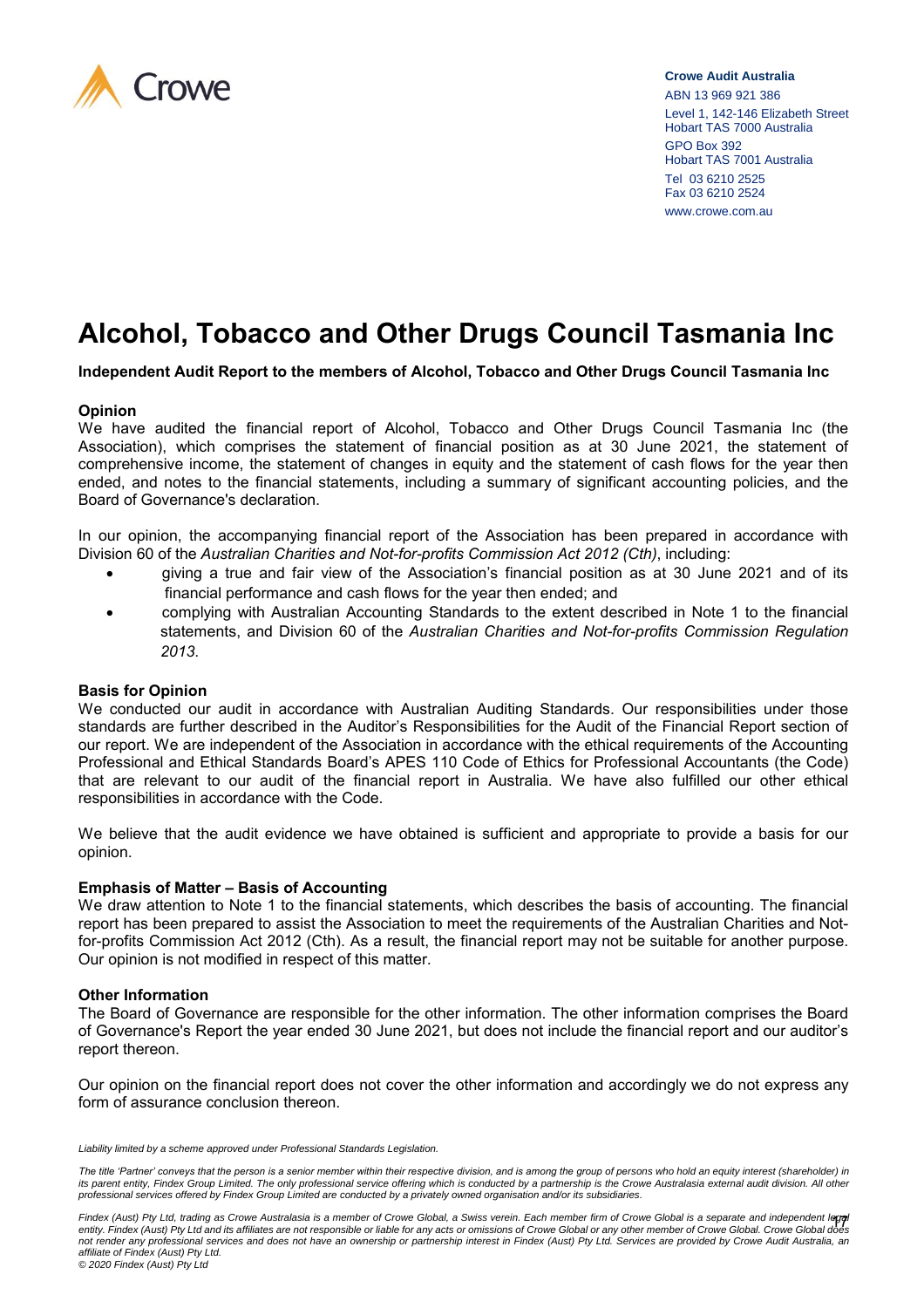

**Crowe Audit Australia** ABN 13 969 921 386 Level 1, 142-146 Elizabeth Street Hobart TAS 7000 Australia

GPO Box 392 Hobart TAS 7001 Australia Tel 03 6210 2525 Fax 03 6210 2524 www.crowe.com.au

# **Alcohol, Tobacco and Other Drugs Council Tasmania Inc**

#### **Independent Audit Report to the members of Alcohol, Tobacco and Other Drugs Council Tasmania Inc**

In connection with our audit of the financial report, our responsibility is to read the other information and, in doing so, consider whether the other information is materially inconsistent with the financial report or our knowledge obtained in the audit or otherwise appears to be materially misstated.

If, based on the work we have performed, we conclude that there is a material misstatement of this other information, we are required to report that fact. We have nothing to report in this regard.

#### **Responsibilities of the Board of Governance for the Financial Report**

The Board of Governance are responsible for the preparation and fair presentation of the financial report in accordance with the financial reporting requirements of the applicable legislation and for such internal control as the Board of Governance determines is necessary to enable the preparation and fair presentation of a financial report that is free from material misstatement, whether due to fraud or error.

In preparing the financial report, the Board of Governance are responsible for assessing the Association's ability to continue as a going concern, disclosing, as applicable, matters relating to going concern and using the going concern basis of accounting unless the Board of Governance either intends to liquidate the Association or to cease operations, or has no realistic alternative but to do so. Those charged with governance are responsible for overseeing the Association's financial reporting process.

The Board of Governance are responsible for overseeing the Association's financial reporting process.

#### **Auditor's Responsibilities for the Audit of the Financial Report**

Our objectives are to obtain reasonable assurance about whether the financial report as a whole is free from material misstatement, whether due to fraud or error, and to issue an auditor's report that includes our opinion. Reasonable assurance is a high level of assurance, but is not a guarantee that an audit conducted in accordance with the Australian Auditing Standards will always detect a material misstatement when it exists. Misstatements can arise from fraud or error and are considered material if, individually or in the aggregate, they could reasonably be expected to influence the economic decisions of users taken on the basis of this financial report.

As part of an audit in accordance with the Australian Auditing Standards, we exercise professional judgment and maintain professional skepticism throughout the audit. We also:

• Identify and assess the risks of material misstatement of the financial report, whether due to fraud or error, design and perform audit procedures responsive to those risks, and obtain audit evidence that is sufficient and appropriate to provide a basis for our opinion. The risk of not detecting a material misstatement resulting from fraud is higher than for one resulting from error, as fraud may involve collusion, forgery, intentional omissions, misrepresentations, or the override of internal control.

*Liability limited by a scheme approved under Professional Standards Legislation.*

The title 'Partner' conveys that the person is a senior member within their respective division, and is among the group of persons who hold an equity interest (shareholder) in its parent entity, Findex Group Limited. The only professional service offering which is conducted by a partnership is the Crowe Australasia external audit division. All other<br>professional services offered by Findex Group

<sup>18</sup> *Findex (Aust) Pty Ltd, trading as Crowe Australasia is a member of Crowe Global, a Swiss verein. Each member firm of Crowe Global is a separate and independent legal entity. Findex (Aust) Pty Ltd and its affiliates are not responsible or liable for any acts or omissions of Crowe Global or any other member of Crowe Global. Crowe Global does not render any professional services and does not have an ownership or partnership interest in Findex (Aust) Pty Ltd. Services are provided by Crowe Audit Australia, an affiliate of Findex (Aust) Pty Ltd.*